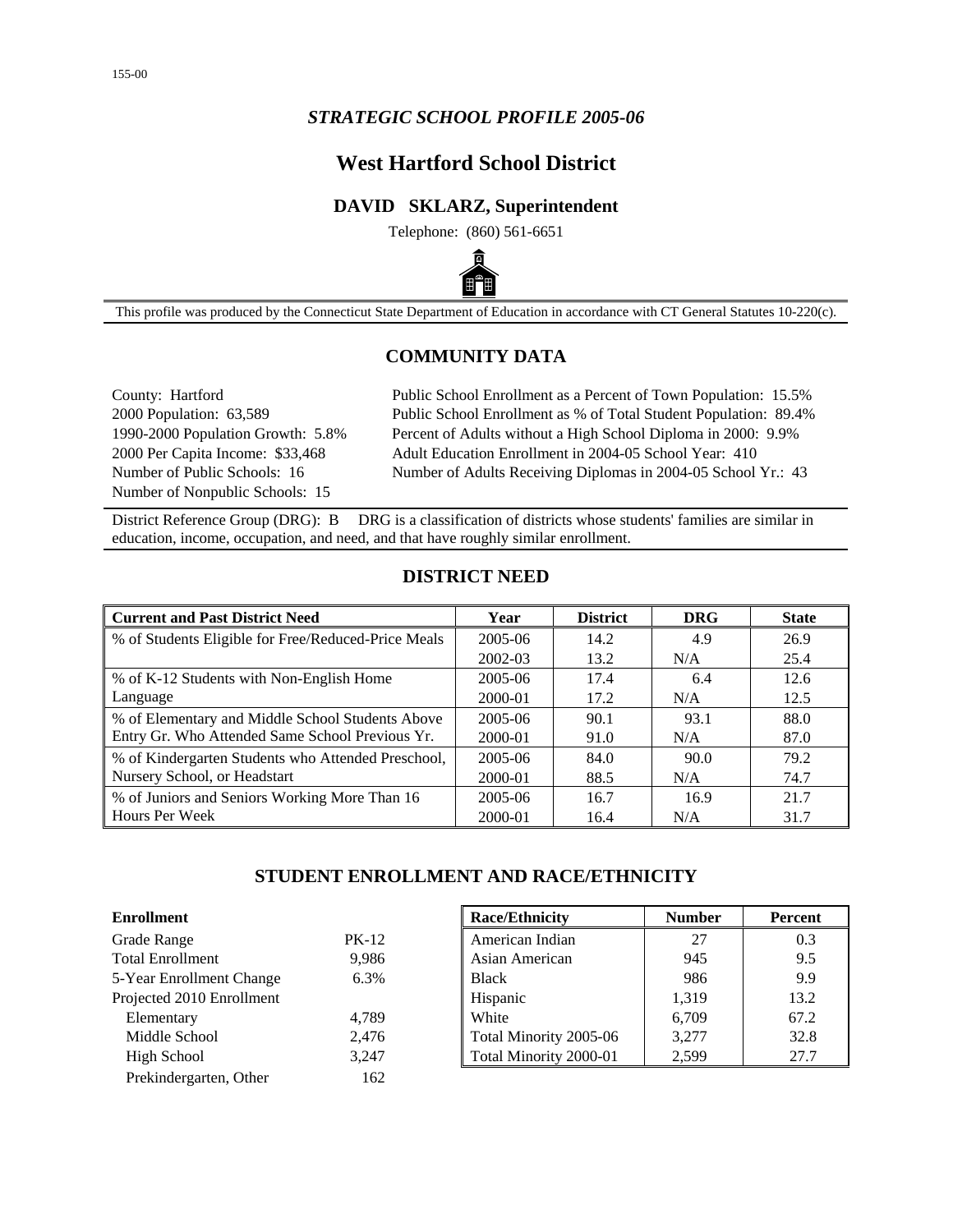Connecticut law requires that school districts provide educational opportunities for its students to interact with students and teachers from diverse racial, ethnic, and economic backgrounds. This may occur through magnet school programs, public school choice programs, charter schools, minority staff recruitment, inter- or intradistrict programs and projects, distance learning, or other experiences. Below is the description submitted by this school district of how it provides such experiences.

West Hartford is a diverse community. It is one of the few communities in the state whose percent of minority students and percent of students eligible for free and reduced lunch are both within 15 percentage points of the state average. During our 184 day school year, there are innumerable opportunities during regular instructional time and in the student's normal instructional settings for interactions between students of different races, ethnicity and socioeconomic groups.

Beyond the day-to-day activities available to all students in West Hartford, the district has strengthened its participation in a variety of areas. Nearly 100 students attend interdistrict magnet schools, charter schools and vocational technical schools. Over 300 students participate in state, federal or locally funded inter-district programs. West Hartford has three magnet elementary schools with a total enrollment of over 1000 students and a magnet enrollment of 140 students. Our district has actively recruited minority staff members and participated in two CREC Minority Job Fairs this year.

Our curriculum is filled with an array of experiences and activities designed to increase student awareness of diversity of individuals and cultures. Every student is touched by one of these activities during the school year, whether the student is an elementary student participating in cultural theme days, a middle school student participating in an international celebration or a high school student volunteering time and commitment for the Empty Bowls project at both high schools that raises money for the homeless.

The school board has taken an active role in funding and supporting many of the programs that have seen great success in West Hartford, both in reducing racial, ethnic and economic isolation and in encouraging student achievement. The Board continues to support magnet schools, Hillcrest Area Neighborhood Outreach Center (HANOC), The Bridge Family Center, William Casper Graustein Memorial Fund Discovery Project, Summer Academy and Summer Prep, the Alternative High School and the home-school liaisons.

|                                           |       | <b>Average Class Size</b> |         | <b>District</b> | <b>DRG</b> | <b>State</b> |
|-------------------------------------------|-------|---------------------------|---------|-----------------|------------|--------------|
| <b>Staff Count (Full-Time Equivalent)</b> |       | Grade K                   | 2005-06 | 20.2            | 19.0       | 18.3         |
| # of Certified Staff                      |       |                           | 2000-01 | 19.3            | N/A        | 18.1         |
| <b>Teachers</b>                           | 741.4 | Grade 2                   | 2005-06 | 19.5            | 20.0       | 19.7         |
| Administrators                            | 38.4  |                           | 2000-01 | 19.7            | N/A        | 19.5         |
| Department Chairs                         | 12.7  | Grade 5                   | 2005-06 | 22.4            | 22.1       | 21.2         |
| Library/Media Staff                       | 18.0  |                           | 2000-01 | 20.8            | N/A        | 21.7         |
| <b>Other Professionals</b>                | 94.3  | Grade 7                   | 2005-06 | 20.8            | 21.1       | 21.1         |
| % Minority 2005-06                        | 5.5   |                           | 2000-01 | 21.2            | N/A        | 21.9         |
| % Minority 2000-01                        | 4.2   | High                      | 2005-06 | 18.8            | 19.9       | 20.3         |
| # Non-Certified Instructional             | 167.1 | School                    | 2000-01 | 20.1            | N/A        | 20.0         |

## **DISTRICT RESOURCES**

| Professional Staff Experience and Training                 | <b>District</b> | DRG  | <b>State</b> |
|------------------------------------------------------------|-----------------|------|--------------|
| Average Number of Years Experience in Connecticut          | 11.7            | 12.8 |              |
| ■ % with Master's Degree or Above                          | 71.5            | 83.2 | 78.5         |
| ■ % Trained as Mentors, Assessors, or Cooperating Teachers | 33.7            | 32.9 | 28.5         |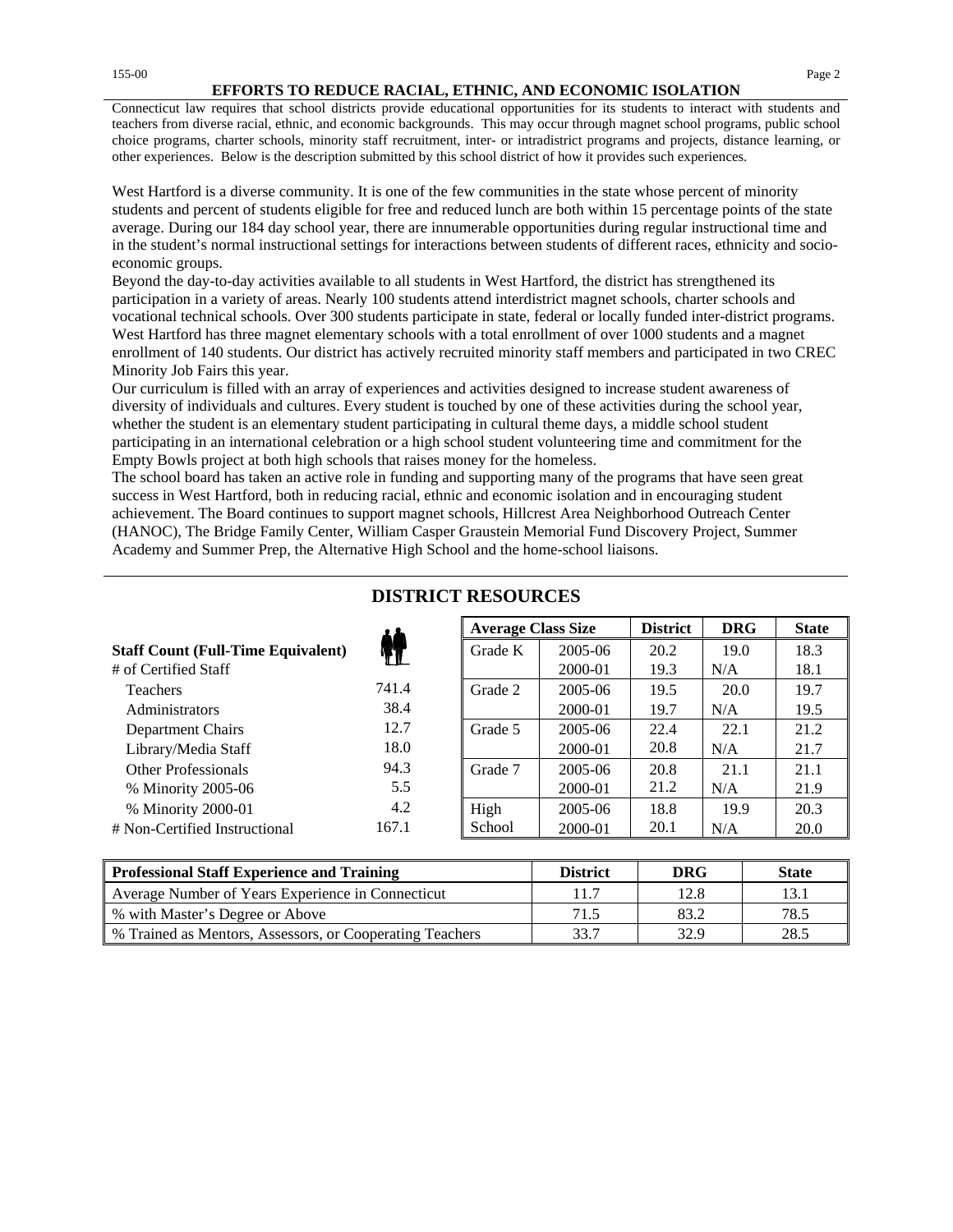| <b>DISTRICT RESOURCES, continued</b> |  |
|--------------------------------------|--|
|--------------------------------------|--|

| <b>Total Hours of</b>       | <b>Dist</b> | <b>DRG</b> | <b>State</b> | <b>Resource Ra</b>  |
|-----------------------------|-------------|------------|--------------|---------------------|
| <b>Instruction Per Yr.*</b> |             |            |              | <b>Students Per</b> |
| Elementary                  | 991         | 989        | 986          | Academic Co         |
| Middle School               | 1,015       | 1.022      | 1.015        | Students Per        |
| High School                 | 951         | 977        | .002         | <b>Teachers Per</b> |

| <b>Total Hours of</b>                                                                                                                | <b>Dist</b> | <b>DRG</b> | <b>State</b> | <b>Resource Ratios</b>      | <b>District</b> | <b>DRG</b> | <b>State</b> |
|--------------------------------------------------------------------------------------------------------------------------------------|-------------|------------|--------------|-----------------------------|-----------------|------------|--------------|
| <b>Instruction Per Yr.*</b>                                                                                                          |             |            |              | <b>Students Per</b>         | 3.5             | 3.7        | 3.4          |
| Elementary                                                                                                                           | 991         | 989        | 986          | Academic Computer           |                 |            |              |
| Middle School                                                                                                                        | 1.015       | 1.022      | 1.015        | <b>Students Per Teacher</b> | 13.5            | 14.2       | 13.6         |
| High School                                                                                                                          | 951         | 977        | 1.002        | <b>Teachers Per</b>         | 14.5            | 14.3       | 13.8         |
| *State law requires at least 900 hours for gr. 1-12 and full-<br>$1 \t1 \t1 \t1$ $1 \t1 \t1$ $1 \t1$ $1 \t1$ $1 \t1$ $1 \t1$ $1 \t1$ |             |            |              | Administrator               |                 |            |              |

\*State law requires at least 900 hours for gr. 1-12 and fullday kindergarten, and 450 hours for half-day kindergarten.

## **STUDENT PERFORMANCE**

|  | π | π. | <b>Physical</b><br>--<br>Fitness                                   | <b>District</b> | State |
|--|---|----|--------------------------------------------------------------------|-----------------|-------|
|  |   |    | m<br>$\%$<br>r<br>ests<br>$\tilde{\phantom{a}}$<br>ாட<br>,,,,,,,,, | 36.             | ---   |

**Connecticut Mastery Test, Fourth Generation, % Meeting State Goal:** The state goal was established with the advice and assistance of a cross section of Connecticut educators. The Goal level is more demanding than the state Proficient level, but not as high as the Advanced level, reported in the No Child Left Behind Report Cards.

| <b>Connecticut Mastery Test</b> |                          | <b>District</b> | <b>State</b> |          | <b>Of All Districts in State</b> |
|---------------------------------|--------------------------|-----------------|--------------|----------|----------------------------------|
|                                 | % Meeting State Goal in: |                 |              | Lowest % | Highest %                        |
| Grade 3                         | Reading                  | 60.5            | 54.4         | 10.3     | 91.3                             |
|                                 | Writing                  | 68.4            | 61.0         | 13.6     | 100.0                            |
|                                 | Mathematics              | 66.8            | 56.3         | 13.6     | 90.0                             |
| Grade 4                         | Reading                  | 71.5            | 57.8         | 17.5     | 89.7                             |
|                                 | Writing                  | 68.6            | 62.8         | 29.9     | 91.1                             |
|                                 | Mathematics              | 68.9            | 58.8         | 22.4     | 92.3                             |
| Grade 5                         | Reading                  | 75.9            | 60.9         | 19.5     | 92.0                             |
|                                 | Writing                  | 76.1            | 65.0         | 25.0     | 90.8                             |
|                                 | Mathematics              | 73.2            | 60.7         | 18.2     | 89.9                             |
| Grade 6                         | Reading                  | 74.3            | 63.6         | 26.6     | 92.8                             |
|                                 | Writing                  | 69.7            | 62.2         | 25.9     | 94.4                             |
|                                 | Mathematics              | 70.5            | 58.6         | 12.5     | 95.1                             |
| Grade 7                         | Reading                  | 78.9            | 66.7         | 26.9     | 95.0                             |
|                                 | Writing                  | 67.5            | 60.0         | 25.5     | 89.8                             |
|                                 | Mathematics              | 68.1            | 57.0         | 19.2     | 93.0                             |
| Grade 8                         | Reading                  | 76.0            | 66.7         | 13.3     | 93.6                             |
|                                 | Writing                  | 62.8            | 62.4         | 2.7      | 96.4                             |
|                                 | Mathematics              | 69.3            | 58.3         | 0.0      | 93.6                             |



The figures above were calculated differently than those reported in the No Child Left Behind (NCLB) Report Cards. Unlike NCLB figures, these results reflect the performance of students with scoreable tests who were enrolled in the district at the time of testing, regardless of the length of time they were enrolled in the district.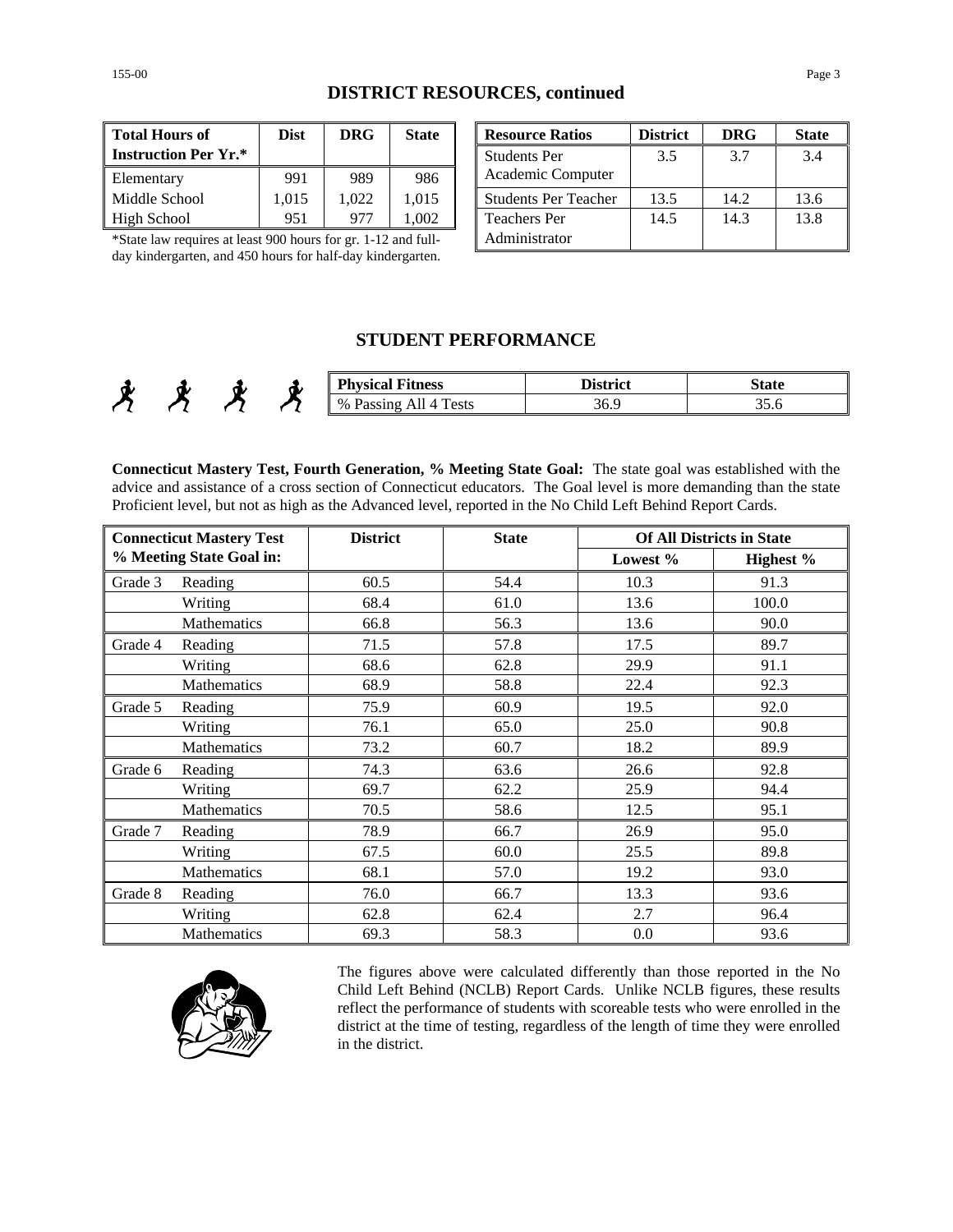## **STUDENT PERFORMANCE, continued**

**Connecticut Academic Performance Test, Second Generation, % Meeting State Goal:** The state Goal was established with the advice and assistance of a cross section of Connecticut educators. Students receive certification of mastery for each area in which they meet or exceed the Goal. The Goal level is more demanding than the state Proficient level, but not as high as the Advanced level, reported in the No Child Left Behind Report Cards.

| <b>Conn. Academic Performance Test</b> | <b>District</b> | <b>State</b> | <b>Of All Districts in State</b> |              |
|----------------------------------------|-----------------|--------------|----------------------------------|--------------|
| % Grade 10 Meeting State Goal in:      |                 |              | Lowest %                         | Highest $\%$ |
| Reading Across the Disciplines         | 59.1            | 46.5         | 0.0                              | 83.1         |
| Writing Across the Disciplines         | 59.0            | 52.4         | 0.0                              | 86.3         |
| <b>Mathematics</b>                     | 57.9            | 46.3         | 0.0                              | 82.3         |
| Science                                | 61.2            | 44.6         |                                  | 853          |



The figures above were calculated differently than those reported in the No Child Left Behind (NCLB) Report Cards. Unlike NCLB figures, these results reflect the performance of students with scoreable tests who were enrolled in the district at the time of testing, regardless of the length of time they were enrolled in the district.

| $\parallel$ SAT <sup>®</sup> I: Reasoning Test | Class of 2000   | Class of 2005   |              |
|------------------------------------------------|-----------------|-----------------|--------------|
|                                                | <b>District</b> | <b>District</b> | <b>State</b> |
| ■ % of Graduates Tested                        | 91.5            | 86.0            | 74.9         |
| Mathematics: Average Score                     | 555             | 542             | 512          |
| Mathematics: % Scoring 600 or More             | 38.2            | 35.3            | 24.6         |
| Verbal: Average Score                          | 544             | 542             | 510          |
| Verbal: % Scoring 600 or More                  | 34.7            | 34.8            |              |

| Dropout Rates                                 | <b>District</b> | <b>State</b> |
|-----------------------------------------------|-----------------|--------------|
| Cumulative Four-Year Rate for Class of 2005   | 4.              |              |
| 2004-2005 Annual Rate for Grades 9 through 12 |                 |              |
| 1999-2000 Annual Rate for Grades 9 through 12 |                 |              |

| Activities of Graduates |                 | <b>Class of</b> | # in District | District % | State % |
|-------------------------|-----------------|-----------------|---------------|------------|---------|
|                         | Pursuing Higher | 2005            | 652           | 95.2       | 82.3    |
|                         | Education       | 2000            | 488           | 90.2       | 78.5    |
|                         | Employed or in  | 2005            | 32            | 4.7        | 13.9    |
|                         | Military        | 2000            | 45            | 8.3        | 17.6    |
|                         | Unemployed      | 2005            | O             | 0.0        | 0.9     |
|                         |                 | 2000            | 0             | 0.0        | 0.7     |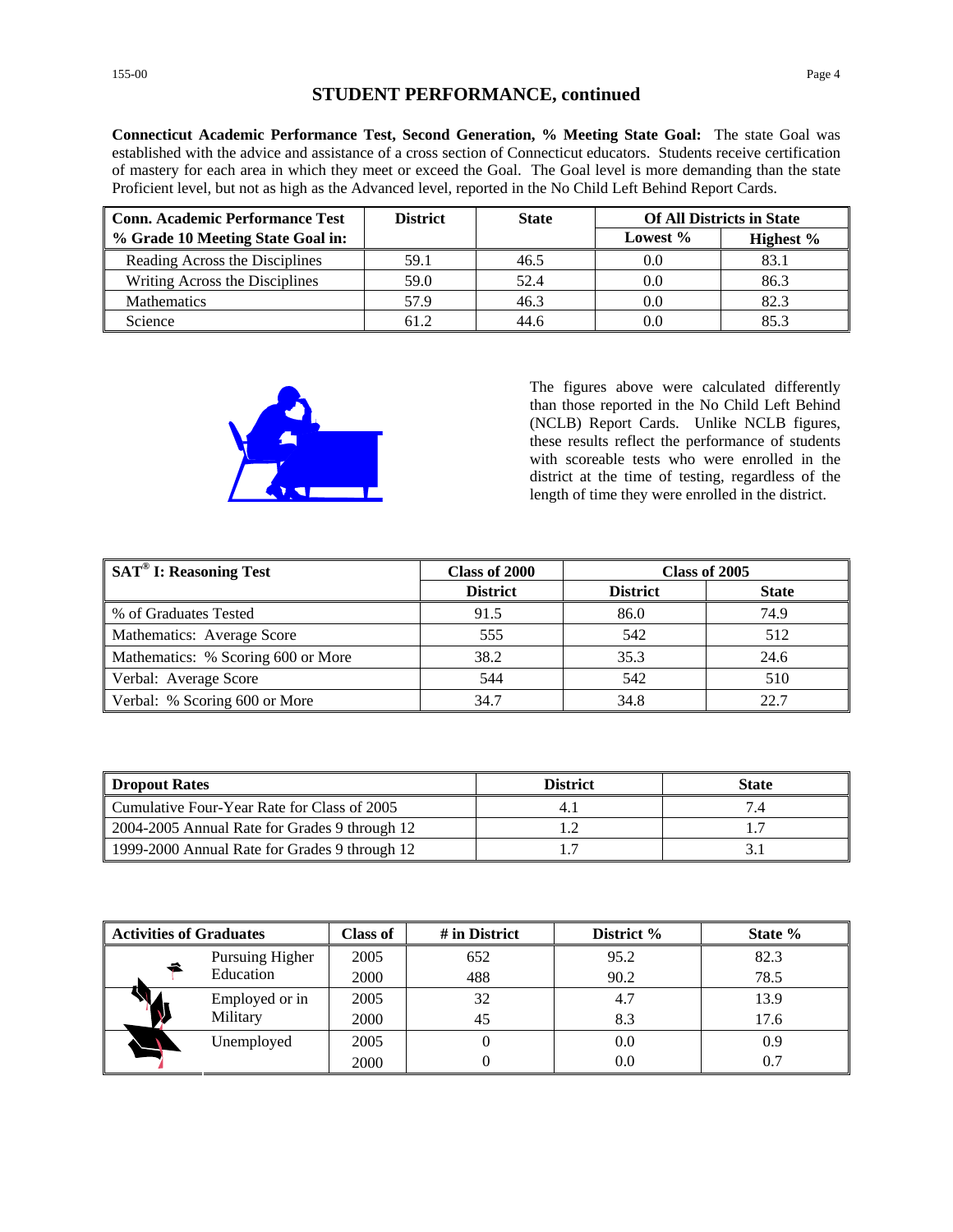#### **DISTRICT REVENUES/EXPENDITURES 2004-05**

Expenditures may be supported by local tax revenues, state grants, federal grants, municipal in-kind services, tuition and other sources. DRG and state figures will not be comparable to the district if the school district does not teach both elementary and secondary students.

| <b>Expenditures</b>                        | <b>Total</b> |                 |                  | <b>Expenditures Per Pupil</b> |              |
|--------------------------------------------|--------------|-----------------|------------------|-------------------------------|--------------|
| All figures are unaudited.                 | (in 1000s)   | <b>District</b> | <b>PK-12</b>     | <b>DRG</b>                    | <b>State</b> |
|                                            |              |                 | <b>Districts</b> |                               |              |
| <b>Instructional Staff and Services</b>    | \$61,452     | \$6,187         | \$6,555          | \$6,212                       | \$6,555      |
| Instructional Supplies and Equipment       | \$1,974      | \$199           | \$259            | \$225                         | \$260        |
| Improvement of Instruction and             | \$6,698      | \$674           | \$402            | \$465                         | \$391        |
| <b>Educational Media Services</b>          |              |                 |                  |                               |              |
| <b>Student Support Services</b>            | \$6,362      | \$641           | \$656            | \$737                         | \$656        |
| <b>Administration and Support Services</b> | \$10,491     | \$1,056         | \$1,144          | \$1,120                       | \$1,153      |
| Plant Operation and Maintenance            | \$11,156     | \$1,123         | \$1,120          | \$1,152                       | \$1,113      |
| Transportation                             | \$3,712      | \$352           | \$523            | \$487                         | \$522        |
| <b>Costs for Students Tuitioned Out</b>    | \$2,189      | N/A             | N/A              | N/A                           | N/A          |
| Other                                      | \$990        | \$100           | \$124            | \$148                         | \$122        |
| <b>Total</b>                               | \$105,023    | \$10,517        | \$11.031         | \$10,755                      | \$10,994     |
|                                            |              |                 |                  |                               |              |
| <b>Additional Expenditures</b>             |              |                 |                  |                               |              |
| Land, Buildings, and Debt Service          | \$12,080     | \$1,216         | \$1,473          | \$1,027                       | \$1,467      |
| <b>Adult Education</b>                     | \$323        | N/A             | N/A              | N/A                           | N/A          |

**Revenue Sources, % from Source.** Revenue sources do not include state funded Teachers' Retirement Board contributions, vocational-technical school operations, SDE budgeted costs for salaries and leadership activities and other state-funded school districts (e.g., Dept. of Children and Families and Dept. of Corrections).

| <b>District Expenditures</b> | <b>Local Revenue</b> | <b>State Revenue</b> |  | Tuition & Other |  |
|------------------------------|----------------------|----------------------|--|-----------------|--|
| With School Construction     |                      |                      |  |                 |  |
| Without School Construction  | 55 T                 |                      |  |                 |  |

**Selected Regular Education Expenditures, Amount Per Pupil and Percent Change from Prior Year.** Selected regular education expenditures exclude costs of special education and land, building, and debt service.

| <b>Expenditures by Grade</b> | <b>District</b>  |          | <b>DRG</b>       | <b>State</b>     |          |
|------------------------------|------------------|----------|------------------|------------------|----------|
| Level                        | <b>Per Pupil</b> | % Change | <b>Per Pupil</b> | <b>Per Pupil</b> | % Change |
| <b>Elementary and Middle</b> |                  |          |                  |                  |          |
| Total                        | \$8,516          | 5.4      | \$8,587          | \$9,062          | 5.1      |
| Salaries and Benefits        | \$7,270          | 5.5      | \$7,114          | \$7,454          | 4.7      |
| <b>Supplies</b>              | \$402            | $-2.4$   | \$480            | \$513            | 12.7     |
| Equipment                    | \$170            | 49.1     | \$182            | \$133            | 16.7     |
| High School                  |                  |          |                  |                  |          |
| Total                        | \$9,456          | 3.5      | \$9,933          | \$9,640          | 3.5      |
| Salaries and Benefits        | \$8,181          | 4.2      | \$8,103          | \$7,759          | 3.1      |
| <b>Supplies</b>              | \$329            | $-1.8$   | \$592            | \$585            | 11.6     |
| Equipment                    | \$124            | 1.6      | \$188            | \$152            | 14.3     |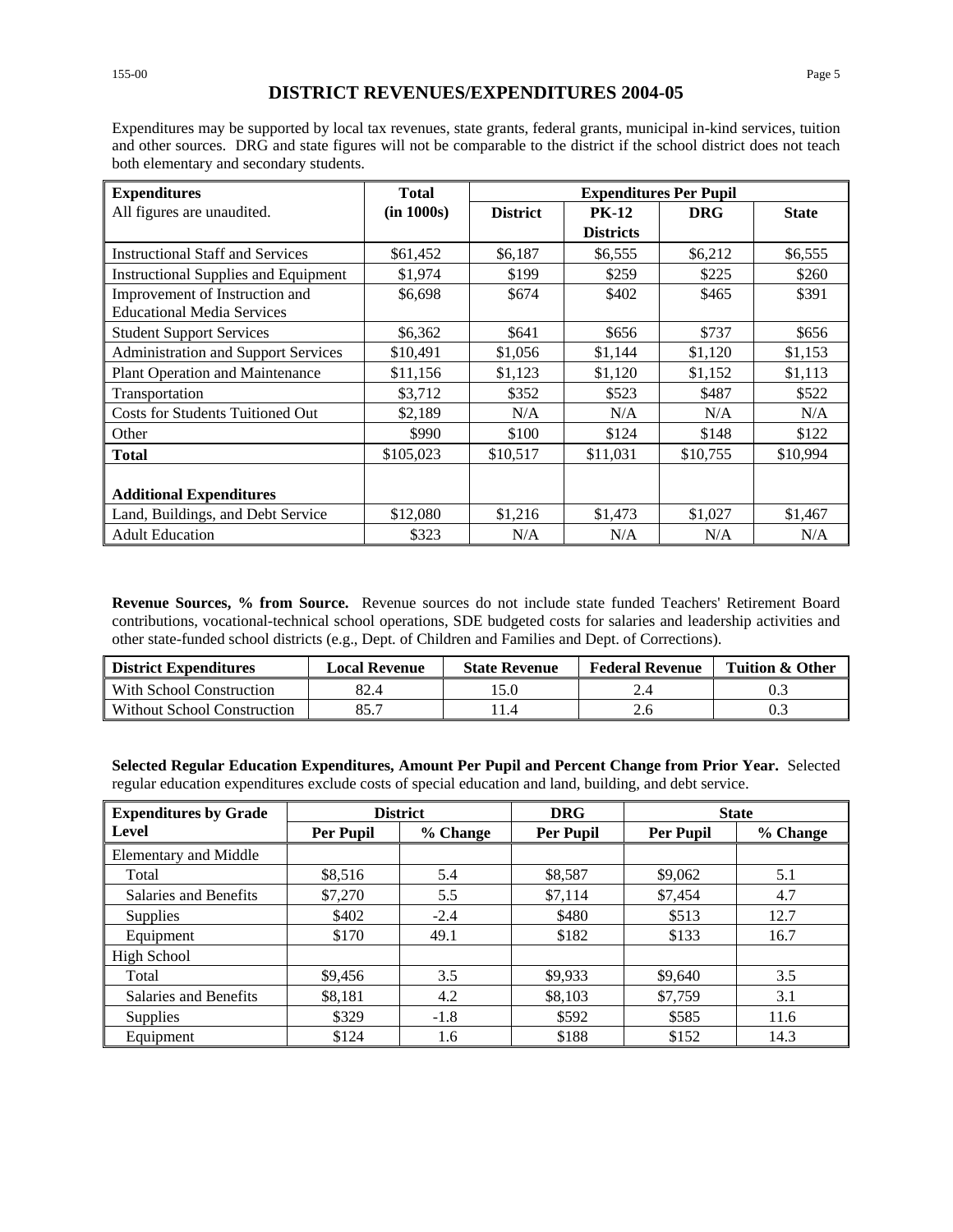#### **EQUITABLE ALLOCATION OF RESOURCES AMONG DISTRICT SCHOOLS**

Below is the description submitted by this district of how it allocates resources to insure equity and address needs.

During the budgeting process, the West Hartford Board of Education and administration carefully evaluates the needs of each individual school and program. The funding decisions are based on certain key criteria, some of which are uniform across the district, while others are based on special needs at the building level.

• Staffing Levels: Student-teacher ratios are established at the district level and staff are allocated among the schools based on the enrollment at that school and, at the high school level, the number of students taking a particular course. There are reduced student-teacher ratios at two of our elementary schools based on the educational needs of those students. Support staffs are also allocated based on the educational needs of the students.

• Instructional Supplies: Many textbooks and supplies are purchased centrally. In addition each building receives a per-pupil allocation for locally identified instructional needs.

• Building Operating Expenses: The operating and maintenance expenses at each building are centrally funded to insure an adequately maintained school and a safe and appropriate environment for instruction.

#### **EVIDENCE OF SUSTAINED IMPROVEMENTS IN STUDENT ACCOMPLISHMENTS**

Below is a summary, submitted by this school district, of the major trends in student performance and accomplishments that indicate sustained improvement over time. Also, areas of need are identified and plans to address these needs are presented.

Our students performed well on the new 4th generation CMT's given in the spring of 2006. On average 70.4% of students reached goal on the three CMT tests given at the six grade levels: 3 through 8. Scores on the 10th grade CAPT were satisfactory with an overall average of 59.3% at goal on the 4 tests. While our performance was substantially above the state average, we believe that we can significantly improve these scores with a focus on curriculum and instruction, supervision, increased time-on-task and interim assessments. The investments that the district has made in revised curricula, early reading intervention programs, class size, character education and additional instructional support staff are important components of our improvement efforts.

The Class of 2006 had 7 finalists in the National Merit Scholarship competition and 39 letters of commendation. Our Advanced Placement (AP) program is among the strongest in the state and our participation rate is among the highest in the state. In May of 2006, 775 students took 1377 AP exams in 22 different subjects at our high schools. Typically, nearly 50% of our graduating seniors takes and scores a 3 or higher on at least one AP exam during their high school years.

Among students who are concentrators in career and technical education programs, we saw substantial improvement in the percentage passing the state assessments – overall pass rates increased to 60% in 2006 above the state average of 51%.

We continued to receive recognition for our strong fine and performing arts programs. During this school year *DownBeat Magazine* recognized one West Hartford performing groups, *I Giovani Solisti*, and two solo performances on drums and violin. 12 Conard and Hall students were selected to All-State music ensembles. 5 students received Gold and Silver Key awards in the CT regional Scholastic Art Awards and 1 student received a Silver Key awards in the National Scholastic Art Awards.

The administration, faculty and staff continually review the results of the state and local testing to look for areas of improvement. Specific details and initiatives for each school can be found in the individual school profiles.

Strategic School Profiles may be viewed on the internet at **www.state.ct.us/sde**. A more detailed, searchable SSP database, data tables, and additional CT education facts are also available at this site. For the school district website, see www.whps.org/